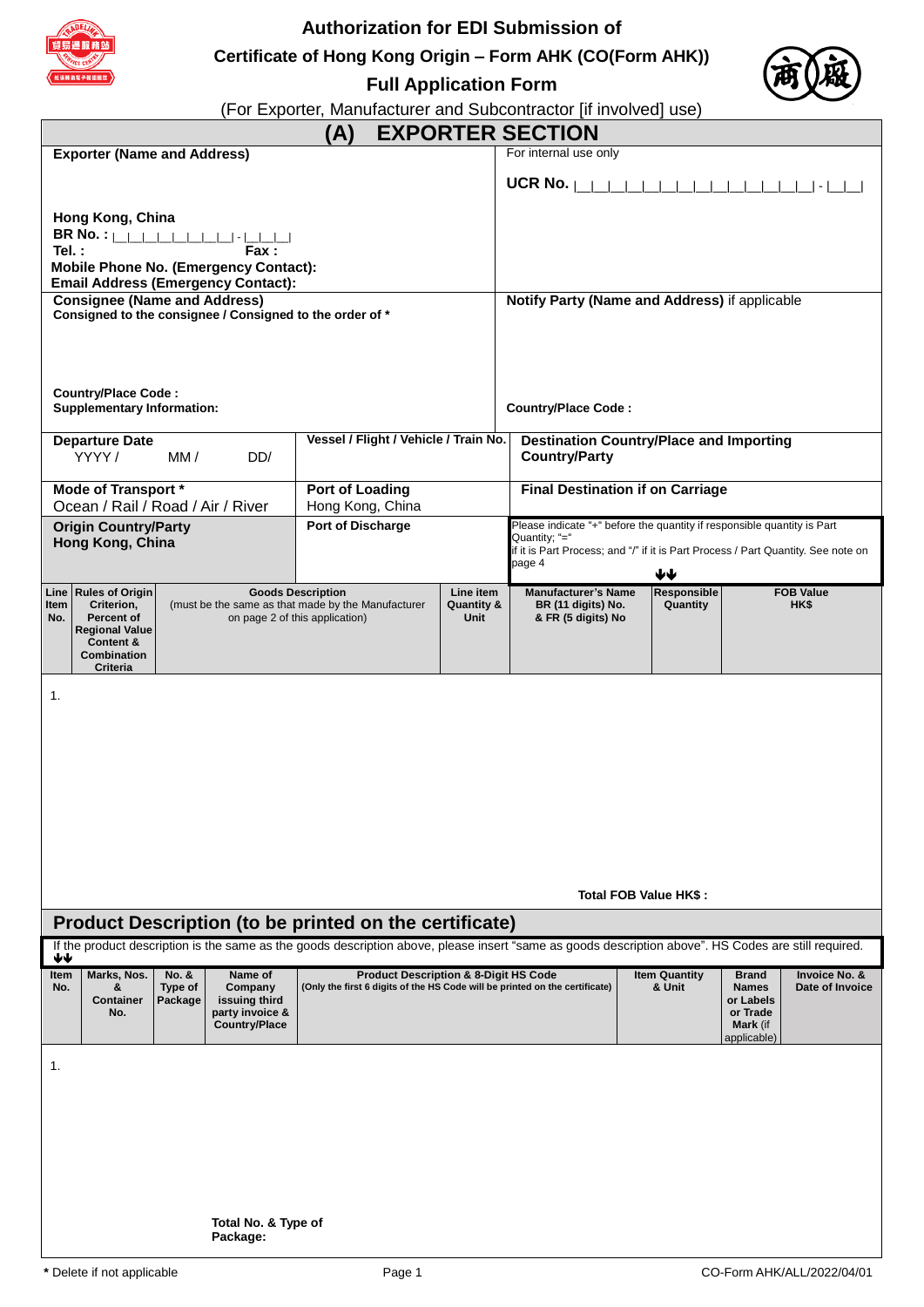| <b>GACO Membership No.</b> (if applicable)                                                                                                                                                                                                                                                                                                                                    | <b>Issuing Organisation:</b><br>Certificate to be collected at: |                                                          |  |  |
|-------------------------------------------------------------------------------------------------------------------------------------------------------------------------------------------------------------------------------------------------------------------------------------------------------------------------------------------------------------------------------|-----------------------------------------------------------------|----------------------------------------------------------|--|--|
|                                                                                                                                                                                                                                                                                                                                                                               |                                                                 |                                                          |  |  |
| Supporting documents must be provided if expeditious processing / retrospective application is required. Supporting<br>Document Codes: (please specify if the code for 'others' is chosen)                                                                                                                                                                                    |                                                                 |                                                          |  |  |
| Reason Code for Expeditious Processing Request: (please specify if the code for 'Others' is chosen)                                                                                                                                                                                                                                                                           |                                                                 |                                                          |  |  |
| <b>Exporter's Special Request Code:</b>                                                                                                                                                                                                                                                                                                                                       | <b>Checkbox Indicator:</b>                                      |                                                          |  |  |
| Exporter's Special Declaration / Statement, if any: (For providing supplementary text required where necessary, when other<br>declaration codes are used)                                                                                                                                                                                                                     |                                                                 |                                                          |  |  |
| <b>Exporter's Declaration</b><br>Standard Declaration: T01, ASE, U01                                                                                                                                                                                                                                                                                                          | Other declaration codes, if any                                 |                                                          |  |  |
| _____________, HKID/Passport No. __________________________, acting and signing for and on behalf of<br>(Name of Signatory)                                                                                                                                                                                                                                                   |                                                                 |                                                          |  |  |
| (Name of the Exporter)                                                                                                                                                                                                                                                                                                                                                        | _____, make the following declarations and authorization:       |                                                          |  |  |
| declare that I have read and understood the standard declarations and special codes on page 4 and page 5 of this form and the codes representing<br>my declaration are as above.                                                                                                                                                                                              |                                                                 |                                                          |  |  |
| I hereby authorize The Chinese Manufacturers' Association of Hong Kong to send messages to the Government on the basis of the information declared<br>on this form and to receive messages from the Government on behalf of the Exporter.<br>I have also read, understood and consent to the Privacy Policy as referred to in the service centre form for Tradelink Services. |                                                                 |                                                          |  |  |
|                                                                                                                                                                                                                                                                                                                                                                               |                                                                 |                                                          |  |  |
| Hong Kong, China                                                                                                                                                                                                                                                                                                                                                              |                                                                 |                                                          |  |  |
| Place<br>Date<br>Warning: The maximum penalty for making a false declaration in an application for the issue of a Certificate of Origin or for the                                                                                                                                                                                                                            | Signature                                                       | <b>Business Chop</b>                                     |  |  |
| substitution of goods in respect of a Certificate of Origin is \$500,000 and two years' imprisonment.                                                                                                                                                                                                                                                                         |                                                                 |                                                          |  |  |
| (B)<br>(please use additional form if more than 1 manufacturer or subcontractor is involved)                                                                                                                                                                                                                                                                                  | <b>MANUFACTURER &amp; SUBCONTRACTOR SECTION</b>                 |                                                          |  |  |
| <b>Manufacturer Name:</b>                                                                                                                                                                                                                                                                                                                                                     | Address of Goods Available for Inspection:                      |                                                          |  |  |
| Address Code: LILLI<br>Tel:                                                                                                                                                                                                                                                                                                                                                   |                                                                 |                                                          |  |  |
| $BR \ No.: \$<br>Fax:<br>FR No.: <sub> </sub> _ _ _ _ _                                                                                                                                                                                                                                                                                                                       |                                                                 |                                                          |  |  |
|                                                                                                                                                                                                                                                                                                                                                                               | in Hong Kong                                                    | Principal Process(es) Done by Manufacturer and Outworker |  |  |
| Line<br><b>Rules of Origin</b><br><b>Goods Description</b><br>Item<br>Criterion,<br>(must be the same as that made by the Exporter on page 1<br>Percent of<br>No.<br>of this application)<br><b>Regional Value</b><br>Content &<br>Combination<br>Criteria                                                                                                                    | <b>Materials &amp; Components</b><br>of HK Origin               | <b>Materials &amp; Components</b><br>of Other Origin     |  |  |
| 1.                                                                                                                                                                                                                                                                                                                                                                            |                                                                 |                                                          |  |  |
|                                                                                                                                                                                                                                                                                                                                                                               |                                                                 |                                                          |  |  |
|                                                                                                                                                                                                                                                                                                                                                                               |                                                                 |                                                          |  |  |
|                                                                                                                                                                                                                                                                                                                                                                               |                                                                 |                                                          |  |  |
|                                                                                                                                                                                                                                                                                                                                                                               |                                                                 |                                                          |  |  |
|                                                                                                                                                                                                                                                                                                                                                                               |                                                                 |                                                          |  |  |
|                                                                                                                                                                                                                                                                                                                                                                               |                                                                 |                                                          |  |  |
|                                                                                                                                                                                                                                                                                                                                                                               |                                                                 |                                                          |  |  |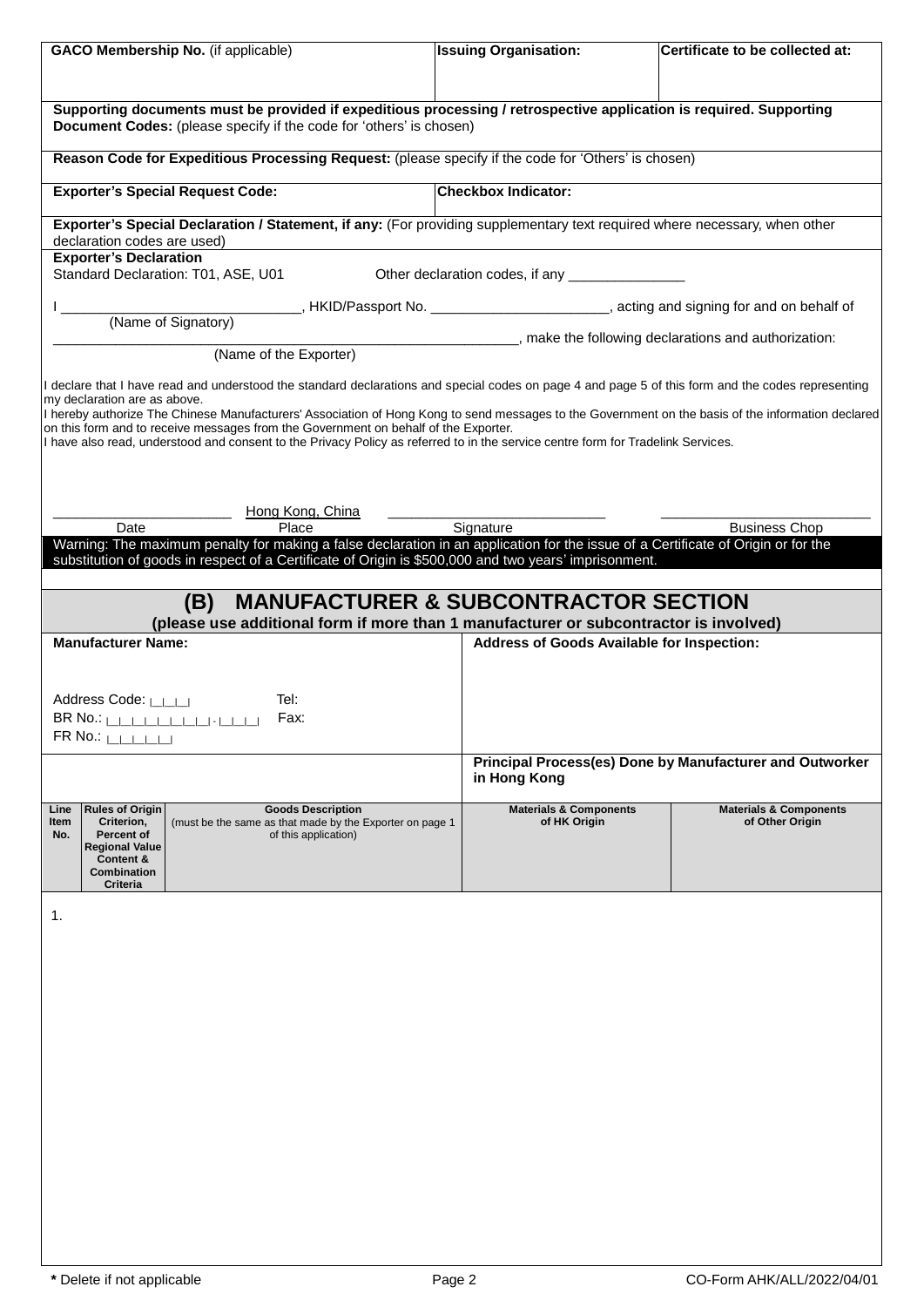| Please indicate "+ " before the quantity if responsible quantity is Part Quantity; " = " if it is Part Process; and "/ " if it is Part Process<br>₩<br>/ Part Quantity. See note on page4                                                                                                                                                                                                                                        |                                                                                                                                                                                                                                                                                                                                                                               |                                                                                             |           |                                                           |                                                                   |                                                                           |  |
|----------------------------------------------------------------------------------------------------------------------------------------------------------------------------------------------------------------------------------------------------------------------------------------------------------------------------------------------------------------------------------------------------------------------------------|-------------------------------------------------------------------------------------------------------------------------------------------------------------------------------------------------------------------------------------------------------------------------------------------------------------------------------------------------------------------------------|---------------------------------------------------------------------------------------------|-----------|-----------------------------------------------------------|-------------------------------------------------------------------|---------------------------------------------------------------------------|--|
| Item<br><b>No</b>                                                                                                                                                                                                                                                                                                                                                                                                                | Line Item Quantity &<br>Unit as Declared by<br><b>Exporter on page 1</b>                                                                                                                                                                                                                                                                                                      | <b>Responsible Quantity</b><br>as Declared by<br>Exporter (a)                               |           | <b>Manufacturer</b><br>Responsible<br><b>Quantity (b)</b> | <b>Subcontractor</b><br><b>Responsible</b><br><b>Quantity (c)</b> | <b>Outworker</b><br><b>Responsible</b><br><b>Quantity (d)</b>             |  |
| 1.                                                                                                                                                                                                                                                                                                                                                                                                                               |                                                                                                                                                                                                                                                                                                                                                                               |                                                                                             |           |                                                           |                                                                   |                                                                           |  |
|                                                                                                                                                                                                                                                                                                                                                                                                                                  |                                                                                                                                                                                                                                                                                                                                                                               |                                                                                             |           |                                                           |                                                                   |                                                                           |  |
|                                                                                                                                                                                                                                                                                                                                                                                                                                  |                                                                                                                                                                                                                                                                                                                                                                               |                                                                                             |           |                                                           |                                                                   |                                                                           |  |
|                                                                                                                                                                                                                                                                                                                                                                                                                                  |                                                                                                                                                                                                                                                                                                                                                                               |                                                                                             |           |                                                           |                                                                   |                                                                           |  |
|                                                                                                                                                                                                                                                                                                                                                                                                                                  |                                                                                                                                                                                                                                                                                                                                                                               |                                                                                             |           |                                                           |                                                                   |                                                                           |  |
|                                                                                                                                                                                                                                                                                                                                                                                                                                  |                                                                                                                                                                                                                                                                                                                                                                               |                                                                                             |           |                                                           |                                                                   |                                                                           |  |
|                                                                                                                                                                                                                                                                                                                                                                                                                                  |                                                                                                                                                                                                                                                                                                                                                                               |                                                                                             |           |                                                           |                                                                   |                                                                           |  |
|                                                                                                                                                                                                                                                                                                                                                                                                                                  | Manufacturer's Special Declaration / Statement, if any<br>(For providing supplementary text required, where necessary, when other declaration codes are used)                                                                                                                                                                                                                 |                                                                                             |           |                                                           |                                                                   |                                                                           |  |
|                                                                                                                                                                                                                                                                                                                                                                                                                                  | <b>Manufacturer's Declaration</b>                                                                                                                                                                                                                                                                                                                                             |                                                                                             |           |                                                           |                                                                   |                                                                           |  |
|                                                                                                                                                                                                                                                                                                                                                                                                                                  | Standard Declaration: T02, ASE                                                                                                                                                                                                                                                                                                                                                |                                                                                             |           | Other declaration codes, if any _____________             |                                                                   |                                                                           |  |
|                                                                                                                                                                                                                                                                                                                                                                                                                                  | (Name of Signatory)                                                                                                                                                                                                                                                                                                                                                           | HKID/Passport No. ________________________________, acting and signing for and on behalf of |           |                                                           |                                                                   |                                                                           |  |
|                                                                                                                                                                                                                                                                                                                                                                                                                                  |                                                                                                                                                                                                                                                                                                                                                                               | (Name of the Manufacturer)                                                                  |           |                                                           |                                                                   | _____________________, make the following declarations and authorization: |  |
|                                                                                                                                                                                                                                                                                                                                                                                                                                  | declare that I have read and understood the standard declarations and special codes on page 4 and page 5 of this form and the codes representing                                                                                                                                                                                                                              |                                                                                             |           |                                                           |                                                                   |                                                                           |  |
|                                                                                                                                                                                                                                                                                                                                                                                                                                  | my declaration are as above.<br>I hereby authorize The Chinese Manufacturers' Association of Hong Kong to send (and to transform, where necessary) messages to the Government on                                                                                                                                                                                              |                                                                                             |           |                                                           |                                                                   |                                                                           |  |
|                                                                                                                                                                                                                                                                                                                                                                                                                                  | the basis of the information declared on this form, and to receive messages from the Government on behalf of the Manufacturer.<br>I have also read, understood and consent to the Privacy Policy as referred to in the service centre form for Tradelink Services.                                                                                                            |                                                                                             |           |                                                           |                                                                   |                                                                           |  |
|                                                                                                                                                                                                                                                                                                                                                                                                                                  |                                                                                                                                                                                                                                                                                                                                                                               |                                                                                             |           |                                                           |                                                                   |                                                                           |  |
|                                                                                                                                                                                                                                                                                                                                                                                                                                  |                                                                                                                                                                                                                                                                                                                                                                               |                                                                                             |           |                                                           |                                                                   |                                                                           |  |
|                                                                                                                                                                                                                                                                                                                                                                                                                                  | Date                                                                                                                                                                                                                                                                                                                                                                          |                                                                                             | Signature |                                                           |                                                                   | <b>Business Chop</b>                                                      |  |
|                                                                                                                                                                                                                                                                                                                                                                                                                                  | Note: Manufacturers and subcontractors have to ensure that the persons acting and signing for and on behalf of the manufacturers/subcontractors should be identical to<br>the authorized signatories provided to the Trade and Industry Department else applications submitted will be deferred/rejected.<br><b>Subcontractor Name:</b>                                       |                                                                                             |           |                                                           |                                                                   | Principal Process(es) Done by Subcontractor in Hong Kong                  |  |
|                                                                                                                                                                                                                                                                                                                                                                                                                                  | Address Code:                                                                                                                                                                                                                                                                                                                                                                 | LSA No. ____________                                                                        |           |                                                           |                                                                   |                                                                           |  |
| BR No.:                                                                                                                                                                                                                                                                                                                                                                                                                          |                                                                                                                                                                                                                                                                                                                                                                               |                                                                                             |           |                                                           |                                                                   |                                                                           |  |
| FR No.1                                                                                                                                                                                                                                                                                                                                                                                                                          |                                                                                                                                                                                                                                                                                                                                                                               |                                                                                             |           |                                                           |                                                                   |                                                                           |  |
| Tel.:                                                                                                                                                                                                                                                                                                                                                                                                                            | <b>Subcontractor's Declaration</b>                                                                                                                                                                                                                                                                                                                                            | Fax.:                                                                                       |           |                                                           |                                                                   |                                                                           |  |
|                                                                                                                                                                                                                                                                                                                                                                                                                                  | Standard Declaration: T03, ASE                                                                                                                                                                                                                                                                                                                                                |                                                                                             |           | Other declaration codes, if any ________________          |                                                                   |                                                                           |  |
|                                                                                                                                                                                                                                                                                                                                                                                                                                  |                                                                                                                                                                                                                                                                                                                                                                               |                                                                                             |           |                                                           |                                                                   |                                                                           |  |
|                                                                                                                                                                                                                                                                                                                                                                                                                                  | (Name of Signatory)                                                                                                                                                                                                                                                                                                                                                           |                                                                                             |           |                                                           | make the following declarations and authorization:                |                                                                           |  |
|                                                                                                                                                                                                                                                                                                                                                                                                                                  |                                                                                                                                                                                                                                                                                                                                                                               | (Name of the Subcontractor)                                                                 |           |                                                           |                                                                   |                                                                           |  |
|                                                                                                                                                                                                                                                                                                                                                                                                                                  | l declare that I have read and understood the standard declarations and special codes on page 4 and page 5 of this form and the codes representing                                                                                                                                                                                                                            |                                                                                             |           |                                                           |                                                                   |                                                                           |  |
| my declaration are as above.<br>I hereby authorize The Chinese Manufacturers' Association of Hong Kong to transform and send messages to the Government on the basis of the<br>information declared on this form and to receive messages from the Government on behalf of the Subcontractor.<br>I have also read, understood and consent to the Privacy Policy as referred to in the service centre form for Tradelink Services. |                                                                                                                                                                                                                                                                                                                                                                               |                                                                                             |           |                                                           |                                                                   |                                                                           |  |
|                                                                                                                                                                                                                                                                                                                                                                                                                                  |                                                                                                                                                                                                                                                                                                                                                                               |                                                                                             |           |                                                           |                                                                   |                                                                           |  |
|                                                                                                                                                                                                                                                                                                                                                                                                                                  | Date                                                                                                                                                                                                                                                                                                                                                                          |                                                                                             | Signature |                                                           |                                                                   | <b>Business Chop</b>                                                      |  |
|                                                                                                                                                                                                                                                                                                                                                                                                                                  | Note: Manufacturers and subcontractors have to ensure that the persons acting and signing for and on behalf of the manufacturers/subcontractors should be identical to                                                                                                                                                                                                        |                                                                                             |           |                                                           |                                                                   |                                                                           |  |
|                                                                                                                                                                                                                                                                                                                                                                                                                                  | the authorized signatories provided to the Trade and Industry Department else applications submitted will be deferred/rejected.<br>Warning: The maximum penalty for making a false declaration in an application for the issue of a Certificate of Origin or for the<br>substitution of goods in respect of a Certificate of Origin is \$500,000 and two years' imprisonment. |                                                                                             |           |                                                           |                                                                   |                                                                           |  |
|                                                                                                                                                                                                                                                                                                                                                                                                                                  |                                                                                                                                                                                                                                                                                                                                                                               |                                                                                             | Page 3    |                                                           |                                                                   | CO-Form AHK/ALL/2022/04/01                                                |  |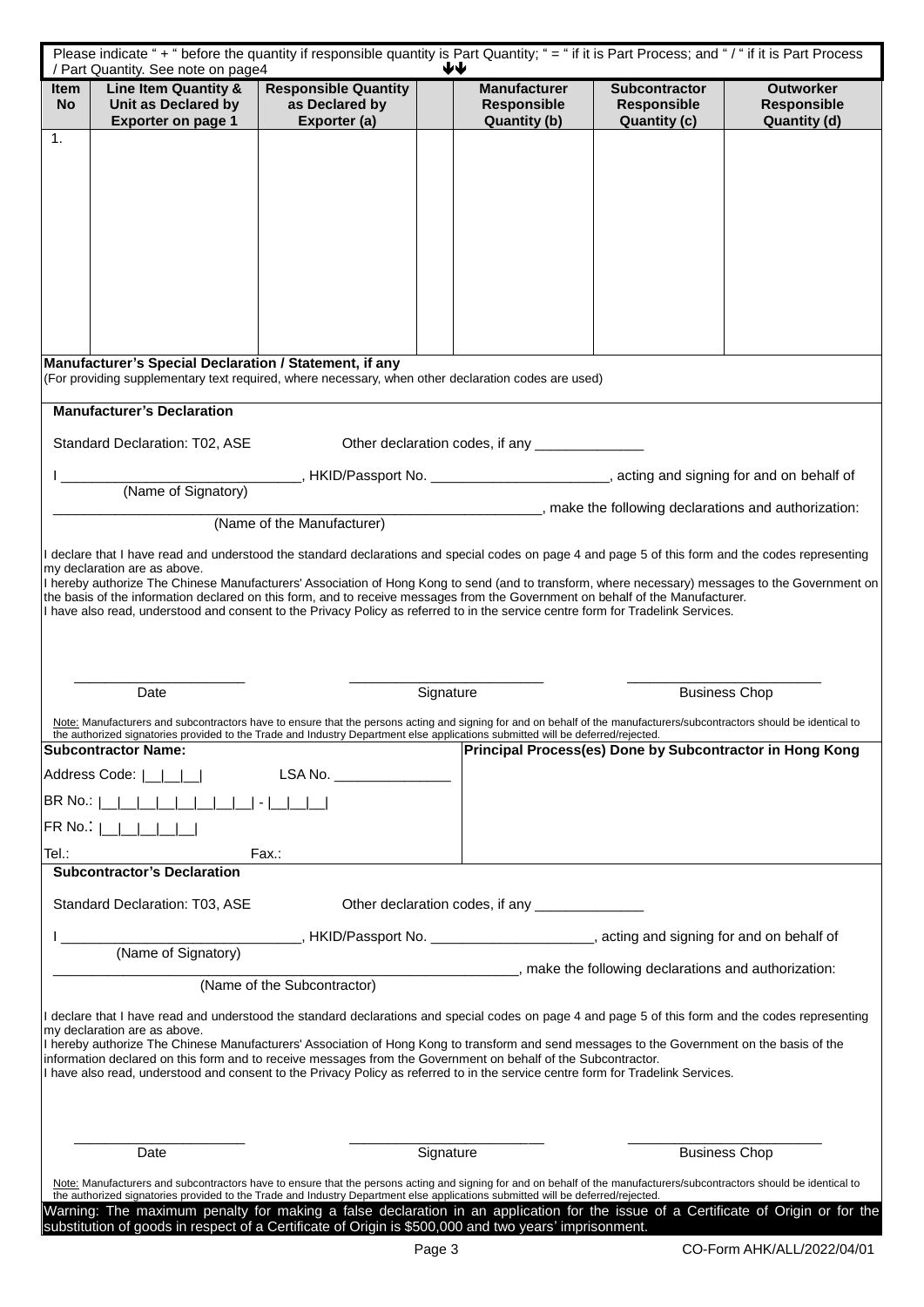| <b>CERTIFICATE OF HONG KONG ORIGIN - Form AHK (CO(Form AHK))</b> |                                                                        |                                                                                                                                                                                                                                                                                                                                                                                                                                                                                                                                                                                                                                                                                                                                                                                                                                                                                                                                                                                                                                                                                                                                                                                                                                                                                                                                             |  |  |  |  |
|------------------------------------------------------------------|------------------------------------------------------------------------|---------------------------------------------------------------------------------------------------------------------------------------------------------------------------------------------------------------------------------------------------------------------------------------------------------------------------------------------------------------------------------------------------------------------------------------------------------------------------------------------------------------------------------------------------------------------------------------------------------------------------------------------------------------------------------------------------------------------------------------------------------------------------------------------------------------------------------------------------------------------------------------------------------------------------------------------------------------------------------------------------------------------------------------------------------------------------------------------------------------------------------------------------------------------------------------------------------------------------------------------------------------------------------------------------------------------------------------------|--|--|--|--|
| <b>STANDARD DECLARATION</b>                                      |                                                                        | <b>CODE LIST</b>                                                                                                                                                                                                                                                                                                                                                                                                                                                                                                                                                                                                                                                                                                                                                                                                                                                                                                                                                                                                                                                                                                                                                                                                                                                                                                                            |  |  |  |  |
| Code<br>ASE<br>T01                                               | To be made by<br>Exporter, Manufacturer &<br>Subcontractor<br>Exporter | Description<br>I declare that the goods described in this application comply with the rules of origin specified for those goods in the ASEAN – Hong<br>Kong, China Free Trade Agreement.<br>I hereby declare that (1) I am duly authorized by the exporter to make this declaration on its behalf; (2) all the information given herein<br>has been checked by me on behalf of the exporter and is true; (3) the merchandise described in this application consists exclusively of<br>the goods manufactured / processed / produced by the manufacturer / processor / producer / subcontractor described in the application<br>and will be exported by the exporter in the manner described in this application; and (4) the exporter has not applied to any other<br>Certificate Issuing Organization for a Certificate of Origin in respect of the consignment described in this application. The exporter also<br>authorizes the Director-General of Trade and Industry or the Government Approved Certification Organization with which this<br>application is filed to disclose all or any of the information provided herein to any third parties in Hong Kong or elsewhere.                                                                                                                                                          |  |  |  |  |
| U01                                                              | Exporter                                                               | For the purpose of completion of box 11 on CO(Form AHK), I declare that the details and statements provided for this application are<br>correct; and that all the goods were produced in Hong Kong, China and that they comply with the rules of origin, as provided in Chapter<br>3 (Rules of Origin) of the ASEAN – Hong Kong, China Free Trade Agreement for the goods exported to the country/place as entered<br>under "Importing Country/Party".                                                                                                                                                                                                                                                                                                                                                                                                                                                                                                                                                                                                                                                                                                                                                                                                                                                                                      |  |  |  |  |
| T <sub>02</sub>                                                  | Manufacturer                                                           | I hereby declare that (1) I am duly authorized by the manufacturer to make this declaration on its behalf; (2) all the information given<br>herein has been checked by me on behalf of the manufacturer and is true; (3) the goods which are fully and accurately described in this<br>manufacturer declaration have been manufactured / processed / produced in the manufacturer's / subcontractor's premises or place in<br>Hong Kong registered with Trade and Industry Department; (4) the principal processes done by the manufacturer / subcontractor<br>declared in this manufacturer declaration have been carried out in the manufacturer's / subcontractor's premises or place in Hong Kong<br>registered with Trade and Industry Department as represented by its / their address code(s) described in this declaration; and (5) the<br>goods will be located in the address of goods available for inspection as described in this declaration for not less than 2 clear working<br>days from the date of this manufacturer declaration. The manufacturer also authorizes the Director-General of Trade and Industry or the<br>Government Approved Certification Organization with which this application is filed to disclose all or any of the information provided<br>herein to any third parties in Hong Kong or elsewhere. |  |  |  |  |
| M <sub>19</sub>                                                  | Manufacturer                                                           | I declare that the regional value content of the goods declared in this application is calculated in accordance with Article 6 (Calculation<br>of Regional Value Content) of Chapter 3 (Rules of Origin) of the ASEAN - Hong Kong, China Free Trade Agreement. The detailed<br>calculation and all the supporting records are kept and will be made available for inspection for not less than three years from the date of<br>issuance of this CO(Form AHK).                                                                                                                                                                                                                                                                                                                                                                                                                                                                                                                                                                                                                                                                                                                                                                                                                                                                               |  |  |  |  |
| T <sub>03</sub>                                                  | Subcontractor                                                          | I hereby declare that (1) I am duly authorized by the subcontractor to make this declaration on its behalf; (2) all the information given<br>herein has been checked by me on behalf of the subcontractor and is true; and (3) the subcontractor has carried out the principal<br>process(es) done by the subcontractor declared in this manufacturer declaration in its factory in Hong Kong registered with Trade and<br>Industry Department as represented by its address code described in this declaration. The subcontractor also authorizes the<br>Director-General of Trade and Industry or the Government Approved Certification Organization with which this application is filed to<br>disclose all or any of the information provided herein to any third parties in Hong Kong or elsewhere.                                                                                                                                                                                                                                                                                                                                                                                                                                                                                                                                    |  |  |  |  |

# **EXPORTER'S SPECIAL REQUEST CODES SUPPORTING DOCUMENT CODES**

| <u>Code</u>     | <b>Description</b>                                          | <b>Code</b>     | <b>Description</b>                                                                            |
|-----------------|-------------------------------------------------------------|-----------------|-----------------------------------------------------------------------------------------------|
| 501             | Request for an additional copy of the certificate.          | 205             | Explanatory letter for Retrospective CO Application.                                          |
| 503             | Request for endorsement on supporting documents such as     | 206             | Explanatory letter for expeditious application.                                               |
|                 | commercial invoice.                                         | 207             | Explanatory letter (others).                                                                  |
|                 |                                                             | 208             | Copy of buyer's order.                                                                        |
|                 |                                                             | 209             | Copy of production order and records.                                                         |
|                 | <b>EXPEDITIOUS PROCESSING REQUEST REASON CODES</b>          | 210             | Copy of buyer's shipment instructions.                                                        |
| Code            | <b>Description</b>                                          | 211             | Copy of relevant documents from overseas customs.                                             |
| 101             | To meet unexpected change of tight shipment schedule.       | 212             | Copy of Letter of Credit (L/C).                                                               |
| 102             | To meet urgent request of the overseas buyer for advanced   | 213             | Copy of invoice.                                                                              |
|                 | delivery of goods.                                          | 214             | Copy of shipping document: e.g. bill of lading / air waybill.                                 |
| 103             | To send samples urgently required by overseas buyers.       | 215             | Copy of packing list.                                                                         |
| 104             | To facilitate clearance of consignments held up by overseas | 216             | Relevant copy of Certificate of Origin.                                                       |
|                 | customs.                                                    | 217             | Copy of Export Licence (EL) and/or other trade documents.                                     |
| 105             | Application being deferred for one or more times.           | 219             | Copy of authorisation letter from registered brand name / trademark holder.                   |
| 106             | Deferred for amendment after production / consignment       | 220             | Copy of authorisation letter from copyright holder.                                           |
|                 | check by C&ED.                                              | HD <sub>3</sub> | Others.                                                                                       |
| 107             | This is a retrospective application.                        | <b>NOTE:</b>    |                                                                                               |
| 110             | To meet the terms of Letter of Credit (L/C).                |                 | Part Process, (a) = (b) = (c) = (d), value of the indicator should be $=$                     |
| HD <sub>3</sub> | Others.                                                     |                 | Part Quantity, (a) = (b) + (c) + (d), value of the indicator should be '+'                    |
|                 |                                                             |                 | When $(b) + (c) + (d)$ do not add up or each is not equivalent to (a), value of the indicator |
|                 |                                                             | should be '/'   |                                                                                               |
|                 |                                                             |                 |                                                                                               |

# **CHECKBOX INDICATOR**

| Code            | <b>Description</b>                                                                                                                                                |
|-----------------|-------------------------------------------------------------------------------------------------------------------------------------------------------------------|
| AS1             | Third-party invoicing: The goods covered in this application involve sales invoice (for the importation) issued by a company located in a third party or by an    |
|                 | exporter for the account of the said company, in accordance with Rule 22 (Third Party Invoicing) of Annex 3-1 (Operational Certification Procedures) of Chapter 3 |
|                 | (Rules of Origin) of the ASEAN – Hong Kong, China Free Trade Agreement.                                                                                           |
| AS <sub>2</sub> | Accumulation: A good originating in a Party is used in another Party as a material for a finished good covered in this application, in accordance with Article 7  |

- (Accumulation) of Chapter 3 (Rules of Origin) of the ASEAN Hong Kong, China Free Trade Agreement.<br>AS3 De Minimis: The value of all non-originating materials used in the production of a good/goods covered in any of the ap do not undergo the required change in tariff classification does not exceed ten percent (10%) of the FOB value of the good, in accordance with Article 10 (De
- Minimis) of Chapter 3 (Rules of Origin) of the ASEAN Hong Kong, China Free Trade Agreement.<br>AS4 Exhibitions: The goods covered in this application are sent from the exporting Party for exhibition in anothe importation into a Party, in accordance with Rule 21 (Exhibition Goods) of Annex 3-1 (Operational Certification Procedures) of Chapter 3 (Rules of Origin) of the ASEAN – Hong Kong, China Free Trade Agreement.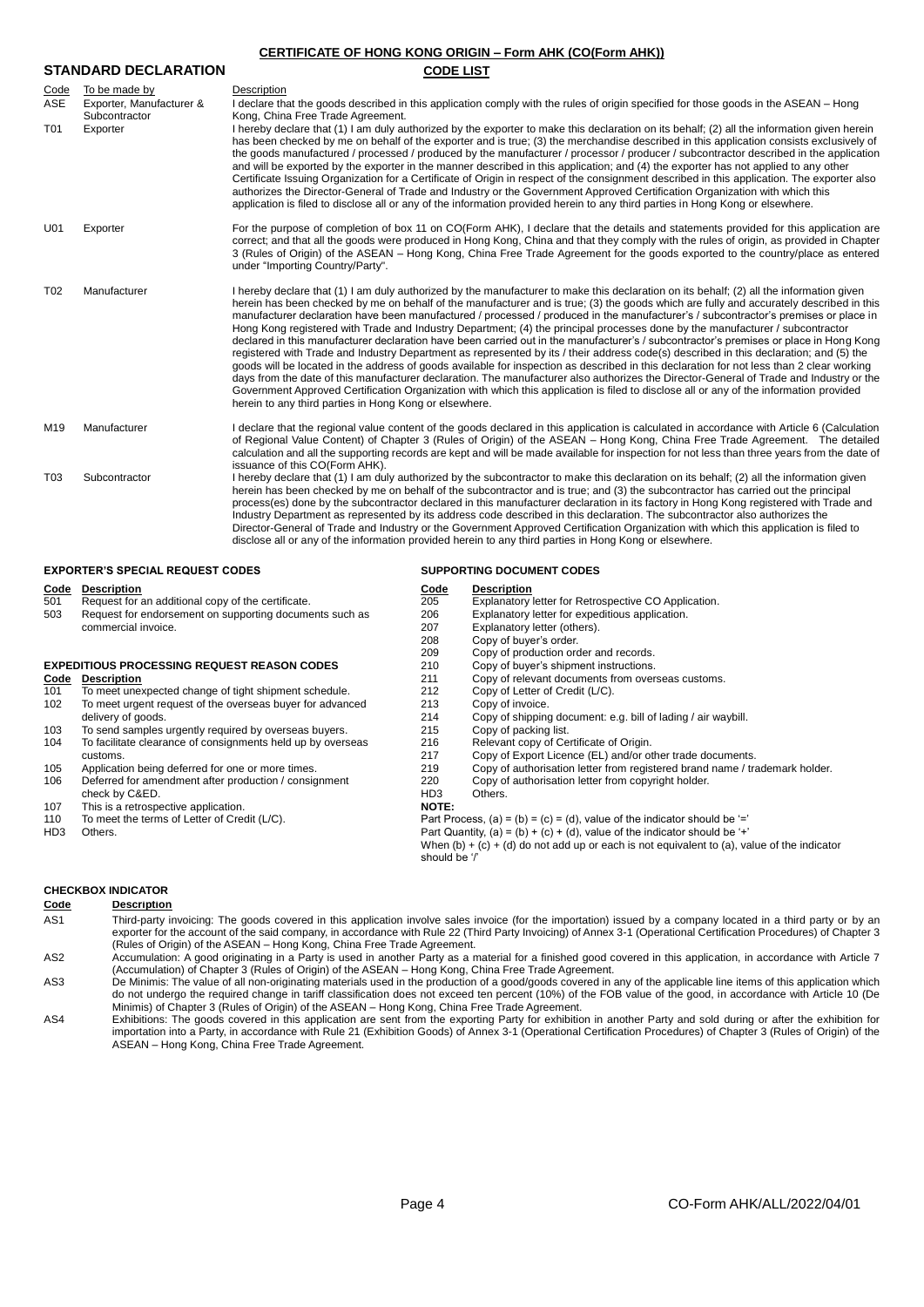# **RULES OF ORIGIN CRITERION**

# **Code Description**

| WO. | The good of this line item is wholly obtained or produced in the exporting Party as set out in Article 4 (Wholly Obtained or Produced Goods) of Chapter 3 (Rules of |
|-----|---------------------------------------------------------------------------------------------------------------------------------------------------------------------|
|     | Origin) of the ASEAN - Hong Kong, China Free Trade Agreement.                                                                                                       |
|     |                                                                                                                                                                     |

PE The good of this line item is produced in the exporting Party exclusively from originating materials from one or more of the Parties in accordance with the ASEAN – Hong Kong, China Free Trade Agreement.

- RVC The good of this line item has a regional value content ("Regional Value Content" or "RVC") of not less than 40%, as calculated in accordance with Article 6 (Calculation of Regional Value Content) of Chapter 3 (Rules of Origin), and satisfies Article 5 (Not Wholly Obtained or Produced Goods) of Chapter 3 (Rules of Origin) of the ASEAN – Hong Kong, China Free Trade Agreement.
- PSR-RVC The good of this line item meets the applicable Product Specific Rule as specified in Annex 3-2 (Product Specific Rules) of Chapter 3 (Rules of Origin) and has a regional value content ("Regional Value Content" or "RVC") as calculated in accordance with Article 6 (Calculation of Regional Value Content) of Chapter 3 (Rules of Origin) and satisfies Article 5 (Not Wholly Obtained or Produced Goods) of Chapter 3 (Rules of Origin) of the ASEAN – Hong Kong, China Free Trade Agreement.
- PSR-CC The good of this line item meets the applicable Product Specific Rule as specified in Annex 3-2 (Product Specific Rules) of Chapter 3 (Rules of Origin), where all non-originating materials used in the production of the good have undergone a change in tariff classification at the 2-digit level (i.e. a change in chapter) of the Harmonized System, and satisfies Article 5 (Not Wholly Obtained or Produced Goods) of Chapter 3 (Rules of Origin) of the ASEAN – Hong Kong, China Free Trade Agreement.
- PSR-CTH The good of this line item meets the applicable Product Specific Rule as specified in Annex 3-2 (Product Specific Rules) of Chapter 3 (Rules of Origin), where all non-originating materials used in the production of the good have undergone a change in tariff classification at the 4-digit level (i.e. a change in heading) of the non-originating materials used in the production of the g Harmonized System, and satisfies Article 5 (Not Wholly Obtained or Produced Goods) of Chapter 3 (Rules of Origin) of the ASEAN – Hong Kong, China Free Trade Agreement.
- PSR-CTSH The good of this line item meets the applicable Product Specific Rule as specified in Annex 3-2 (Product Specific Rules) of Chapter 3 (Rules of Origin), where all non-originating materials used in the production of the good have undergone a change in tariff classification at the 6-digit level (i.e. a change in subheading) of the Harmonized System, and satisfies Article 5 (Not Wholly Obtained or Produced Goods) of Chapter 3 (Rules of Origin) of the ASEAN – Hong Kong, China Free Trade Agreement.
- PSR-SP The good of this line item meets the applicable Product Specific Rule as specified in Annex 3-2 (Product Specific Rules) of Chapter 3 (Rules of Origin), where all non-originating materials used in the production of the good have undergone a specific manufacturing or processing operation, and satisfies Article 5 (Not Wholly Obtained or Produced Goods) of Chapter 3 (Rules of Origin) of the ASEAN – Hong Kong, China Free Trade Agreement.
- PSR-COMB The good of this line item meets the applicable Product Specific Rule as specified in Annex 3-2 (Product Specific Rules) of Chapter 3 (Rules of Origin) which involves a combination of criteria, and satisfies Article 5 (Not Wholly Obtained or Produced Goods) of Chapter 3 (Rules of Origin) of the ASEAN – Hong Kong, China Free Trade Agreement.